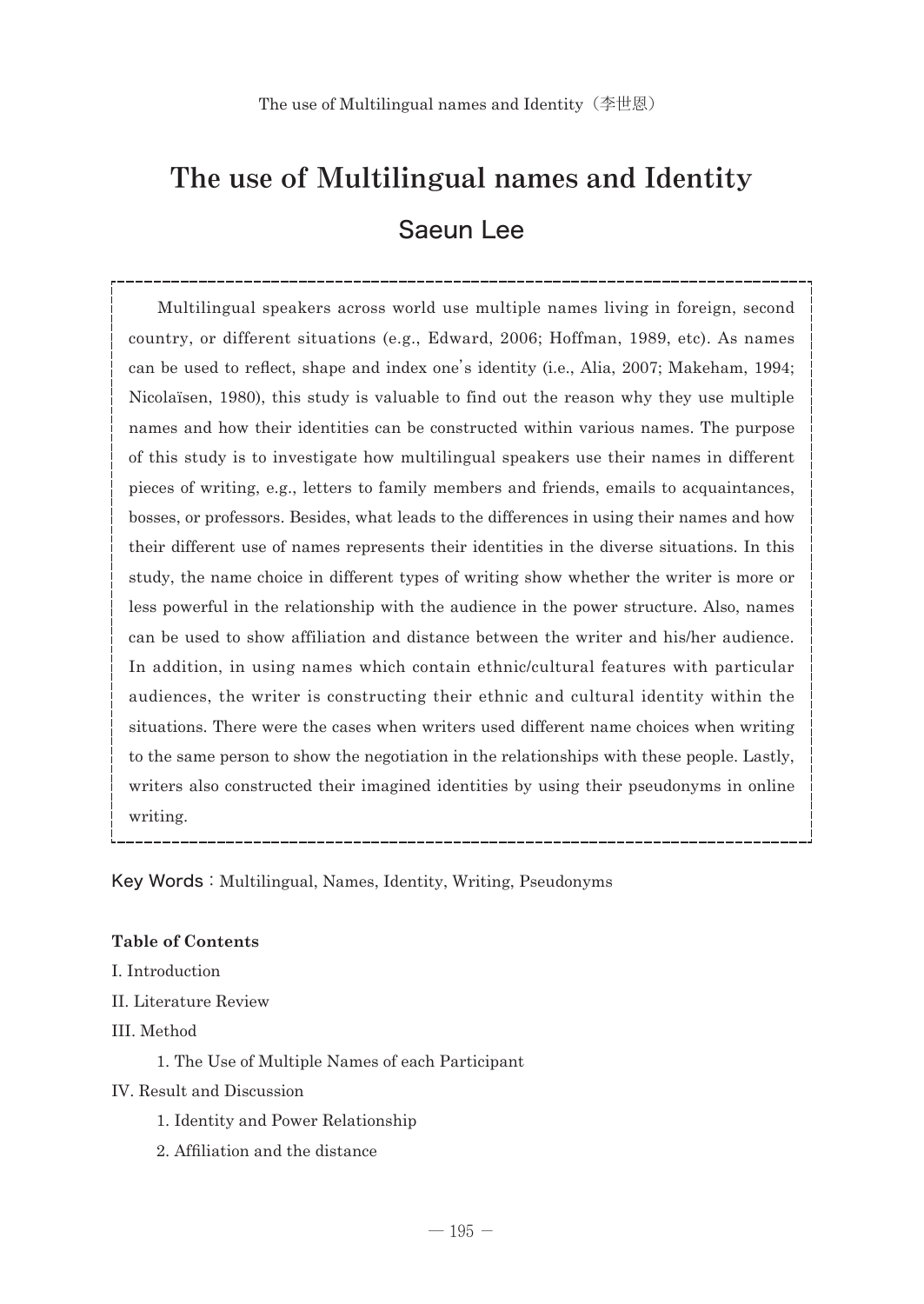- 3. Names and Ethnic and Culture Identity
- 4. Consistency and Exception in Name Use
- 5. Online Names and Imagined Identity

V. Conclusion

# I. Introduction

 Name is at the core of one's identity which many researchers agree on (i.e., Alia, 2007; Makeham, 1994; Nicolaïsen, 1980). In addition, it is possible to have multiple names as they grow and become a part of communities, depending on where they participate in. These multiple names include nicknames, pseudonyms that they use in certain cases, user names for the web-based environment, and simply different names within various circumstances. Thus, some multilingual speakers use different names in different situations (e.g., Edward, 2006; Hoffman, 1989, etc), so it is greatly fascinating to find out why they use multiple names and how their identities can be constructed within various names.

 This study used Mendoza-Denton's (2008) definition of identity as "the active negotiation of an individual's relationship with larger social constructs, in so far as this negotiator is signaled through language and other semiotic means" (p. 475). Using multiple names can be powerful to explore one's identity because negotiation can occur within self to represent one's identity differently in different communities. Therefore, identity can be seen through the use of diverse names and those names are related to one's social communities, which are connected to the construction of multiple names by self and environment.

 The purpose of this study is to investigate how multilingual speakers use their names in different pieces of writing, e.g., letters to family members and friends, emails to acquaintances, bosses, or professors. Besides, what leads to these differences in using their names and how their different use of names represents their identities in these diverse situations. Hence, the research will address the specific research question: *How do multilingual students use names to represent their identities in different types of writing*? Prior to describing the outcome and methodology of the study, the literature will be reviewed in the following sections in order to understand more about detecting specifically the use of multilingual students' multiple names.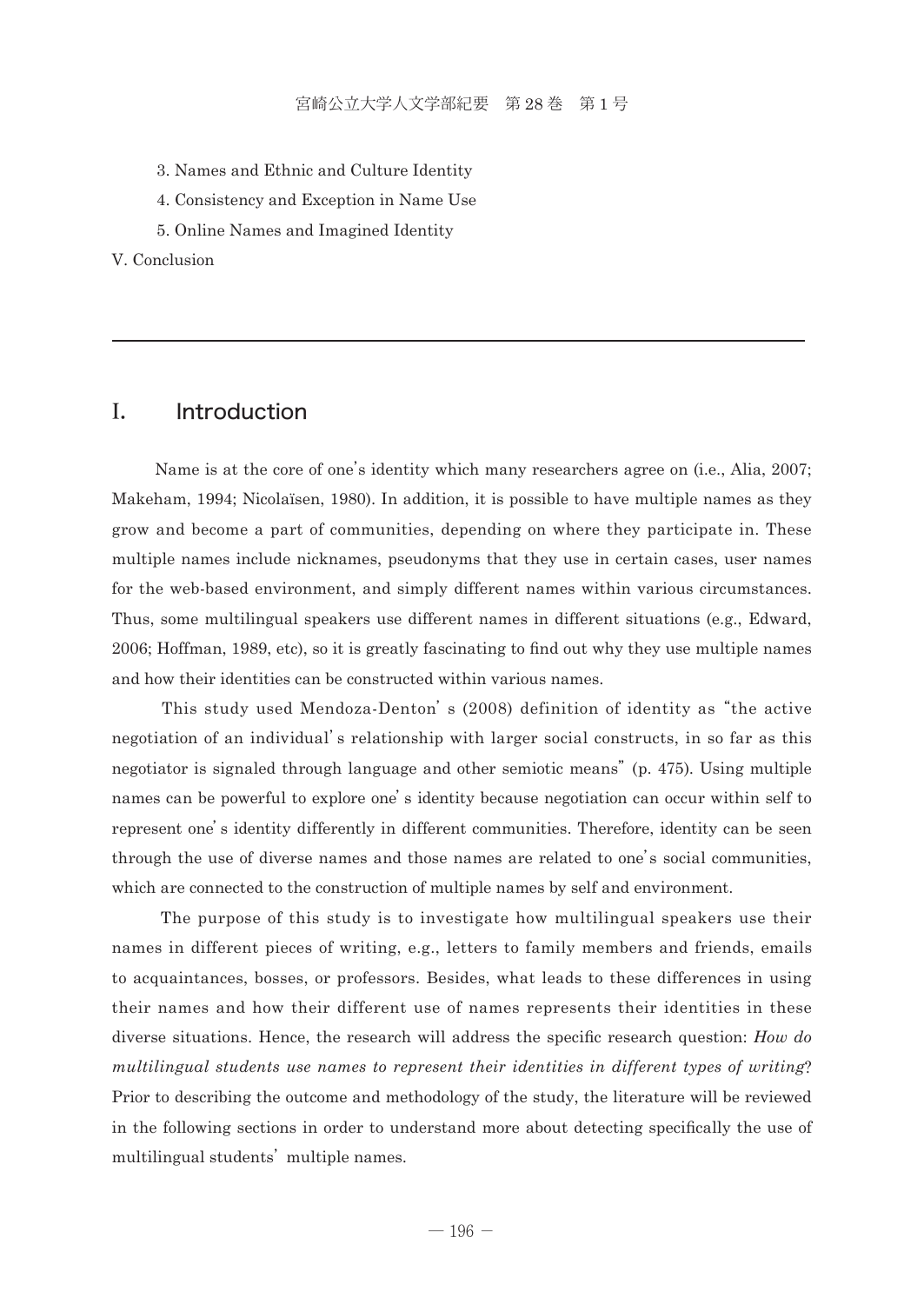## II. Literature Review

 Names can be used to reflect, shape and index one's identity (i.e., Alia, 2007; Makeham, 1994; Nicolaïsen, 1980). According to Cheang (2008), a name gives information about its owners. It can be used to tell gender (i.e., Amy, Emily for women and Mark, John for men); people's preferences on color (i.e., Scarlet and Pinky) or seasons/time of the year (i.e., April, July); and their cultural background (i.e., Sidonio as a Portuguese name, a French name as Françoise). Names can also indicate one's religion (Tait, 2006; Tan, 2001) and politics (Plutschow, 1995).

 Accompanied by the Western acculturation for a long time in Zulu society, Zulu children have two personal names, which are their amagama asekhaya (home names) and school names that are westernized names (Suzman, 1994). Besides home names, Zulu adults also adopt "European-names" which are used in public settings like the local church or workplace (Koopman, 1979; Suzman, 1994). However, many young generations begin to use their Zulu personal names in all settings (Suzman, 1994). Aceto (2002) found out that almost every Afro-Panamanian resident of the island of Bastimentos has two given names, one Spanish-derived and the other Creole-derived, which is considered as ethnic names. Local residents prefer to use their Creole names because they give information about a person's culture and ancestry.

 As immigrants move to an English-speaking country, some change their names to fit in the local community. Eva Hoffman (1989) mentioned about her and her sister's experiences of changing names from Ewa and Alina, to Eva and Elaine, when immigrating to Canada. However, this experience is accompanied by a loss of their linguistics identity (Pavlenko & Lantolf, 2000). Some immigrant children were given new American names when moving to the United States, either because their families realize the original names are difficult for English speakers to pronounce, or they want their children to fit in with their classmates (Gavigan, 2010). According to Louie (1998), for Chinese Americans who have two names, they tend to use English names in the workplace and Chinese names with their relatives and friends. This is similar with the Korean immigrants who use English names in public settings and ethnic names at home (Kim, 2007), as well as Japanese in Hawaii that use Japanese names at home while English names in public (Tamura 1994, cited in Aceto, 2002).

 Chinese students who study in Canada tend to use names in different social contexts. They usually use their Chinese names with Chinese native speakers, and their English names with English speakers (Wang, 2009). Many would feel uncomfortable if a native Chinese speaker use an English name with them. In Taiwan, people who have English names prefer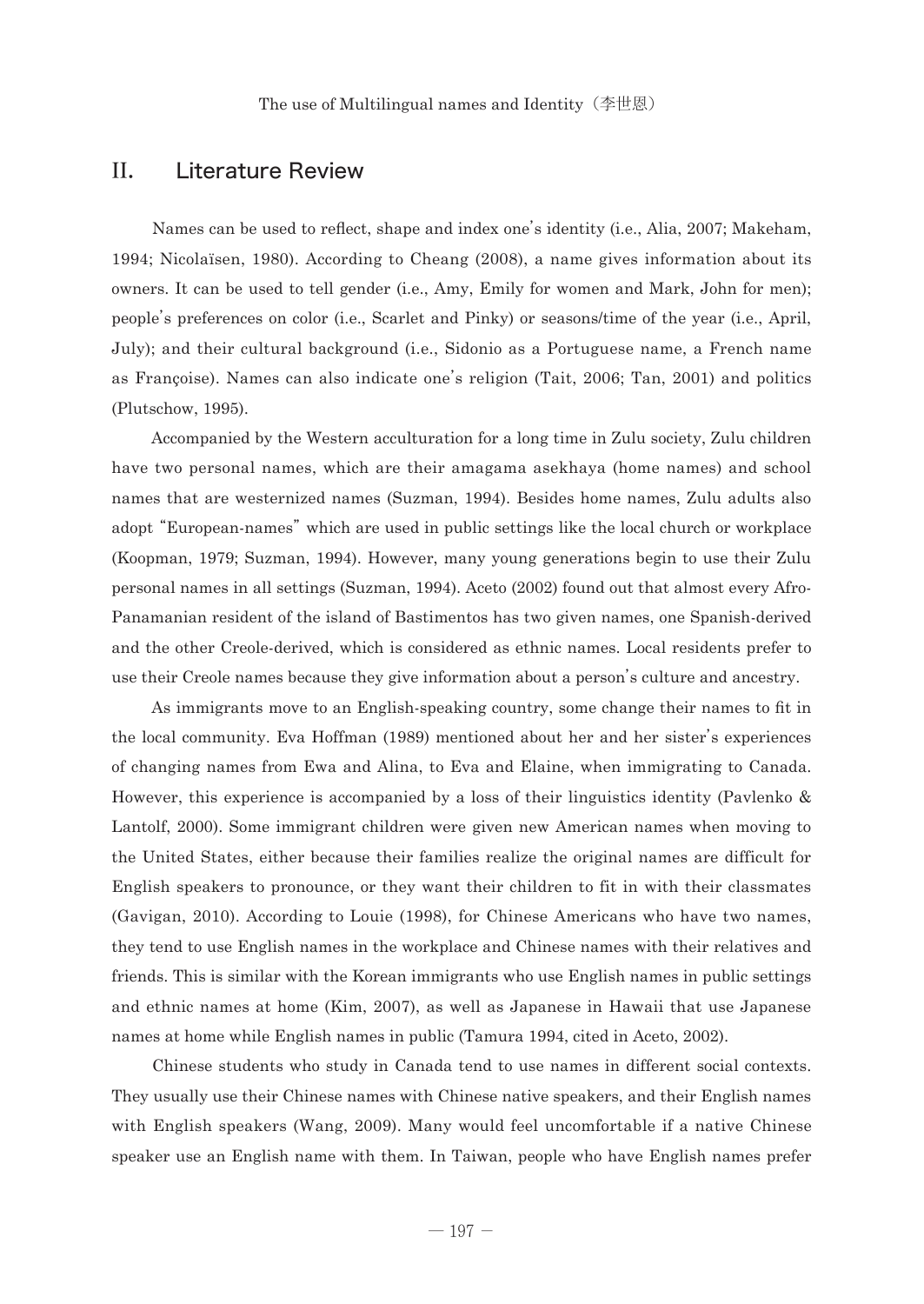to use their English names when communicating with foreigners. They also prefer to use English names with their English teachers, or when writing emails with their international friends to show intimacy (Liao, 2000). In general, using English names in official documents is uncommon and invalid in China and Taiwan (Liao, 2000).

 In addition, Hong Kong bilinguals usually use their English names in educational settings and white-collar workplaces (Li, 1997). With a British colonial history, they use English names to enable themselves to speed up the process of "getting acquainted intimately" and to communicate in a more egalitarian way. Adopting an English name, is considered to be an "involvement strategy" (Scollon & Wong-Scollon, 1995) for Hongkongers to better develop interpersonal relationship. Scollon and Wong-Scollon (1995) mentioned that, when Mr. Chu, a Hong Kong exporter who also owned an English name, met an American buyer in an airplane, he introduced his English name to the American. However, he felt embarrassed when the American buyer insisted using his Chinese given name because he preferred to use his English name in this context. In another study about Hongkongers' use of English names, Mathews (1996) pointed out that as Hongkongers consider their full Chinese names to be too formal, and their Chinese first names too informal, an English name serves the function in between during their social interaction in educational or commercial settings where people do not have deep human relations. Wang (2009) also pointed out that Chinese people's using English names may objectively function as an involvement strategy in an English-speaking society. Besides, for some Chinese multilingual speakers, the practice of using English names can also be considered as a way to reduce cultural gaps in cross-cultural communication (Gao, Xu, & Kuang, 2010).

 In a study of Chinese students who study in the UK, Edward (2006) considered students' using English names as an "investment" (Norton, 1995) in the target language and target culture learning. Using/ not using English names are considered as being a compliance or resistant to British culture and English learning. Furthermore, some Chinese multilingual speakers consider English names as mere practical functions to assist foreigners who cannot pronounce their Chinese names, and they do not consider English names as real self-belonging (Gao, Xu, and Kuang, 2010; Wang, 2009). Even more, some avoid using their English names as much as possible unless in situations which are really necessary. This is considered as consciously or unconsciously "protecting their native cultural identities against the encroachment of the target culture" (Gao, Xu, & Kuang, 2010). Such a result is in line with Kim (2007)'s study of Korean immigrants in Canada, which indicated that some immigrants keep their ethnic names because they have strong emotional adherence to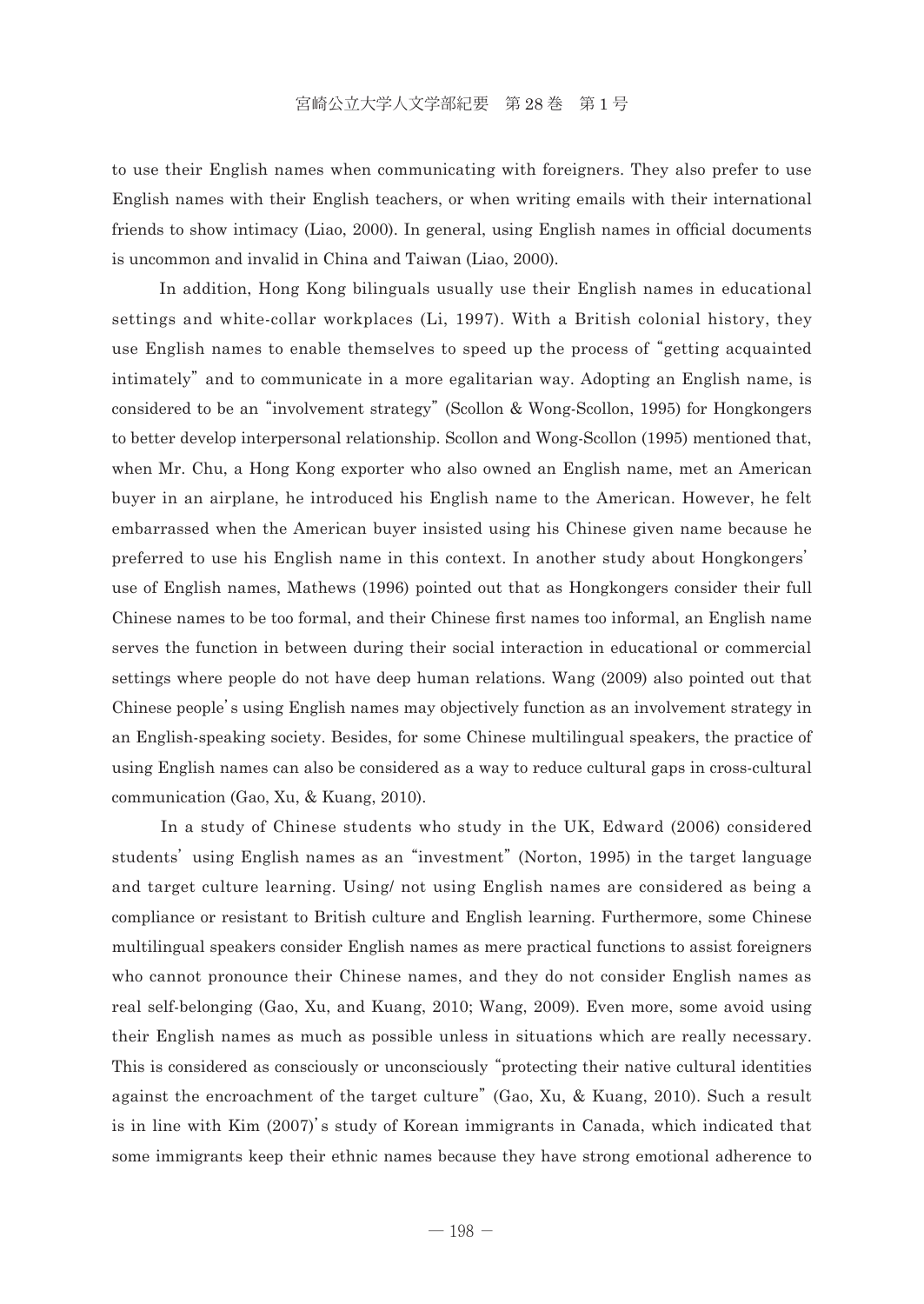the Korean names. However, for some other Chinese multilinguals, English names are fully accepted and combined with emotions, and they never question about the legitimacy of their English names. Some even have argued that an English name is more than a symbol, or a label. To them, an English name is also related to their identity or actuality (Wang, 2009).

 The use of nicknames and pseudonyms has also been discussed in the previous literature. According to Aceto (2002), a nickname is typically a name given to a person in addition to his/her given name/surname. It is usually created and maintained by friends, family, and various social groups to character things that these members of a community want to emphasize to their fellows, even if the "recipients of the nicknames prefer to be reminded of or to index other aspects of their lives" (Aceto, 2002, p. 583). On the contrary, people usually adopt pseudonyms themselves to emphasize aspects of the identity that they wish to make known publicly. Pseudonyms are common in politics, social and religious contexts, and especially in entertainment. For example, "Sojourner Truth" was chosen by Isabella Baumfree to represent her new role as an African-American abolitionist and women's rights activist in the 19th-century USA. Agnes Gonxha Bojaxhiu chose Mother Teresa to represent her new spiritual life in Roman Catholicism. Black Muslims often drop their surnames because their family names can sometimes be identified as slave names. Pseudonyms are also frequent among actors. Before the 1960s, actors with "ethnic-sounding" names often adopted more Anglicized pseudonyms. For example, Kirk Douglas and Tony Curtis were originally named Issur Danielovitch and Bernard Schwartz. Griffin (1999) pointed out that writers have many different reasons for withholding their names. In the  $18<sup>th</sup>$ and 19th century Europe, these included: "an aristocratic or a gendered reticence, religious self-effacement, anxiety over public exposure, fear of prosecution, hope of an unprejudiced reception, and the desire to deceive."

# III. Method

 This study took place in one of the western universities in the United States focusing on multilingual speakers to see how they use different names in their writing. The participation was entirely voluntary because the data was personal writing. An email was sent out to the president of Language and Cultural Exchange Club to recruit participants. Three participants were willing to provide their writing; two Chinese and one Kazakh. In order to explore the use of multiple names, writing entries which have names such as emails, letters, messages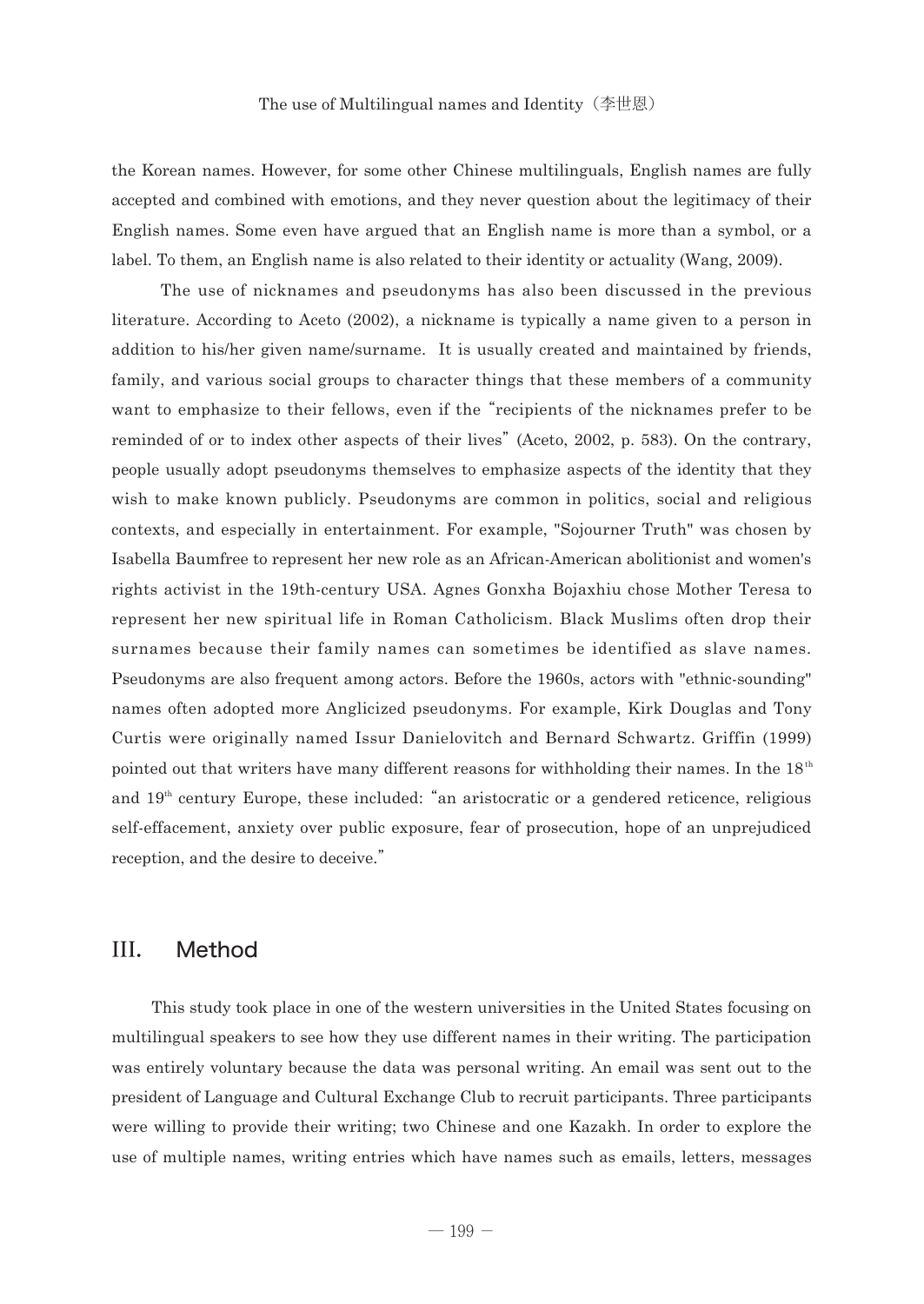from social networks and academic papers were collected for this study. After collecting and analyzing data, there was an interview which approximately took 30 minutes in English for each participant to get further information about the data. The relevant portions of digital recorded interviews were transcribed carefully. Pseudonyms were used in this paper to protect each participant's identity.

## 1. The Use of Multiple Names of each Participant

## Participant 1

 Wen Hu (pseudonym) is a student who came from China to the United States six months ago. She used five different names: Wen (Chinese characters for  $\mathcal{F}$ ), Wen Hu ( $\mathcal{F}$ ), Willa, Xuelu ( 雪璐 ), Huewen ( 慧雯 ), and Sunshine in different types of writing to different people. Wen is her first name and Wen Hu is her full name. She used Wen Hu for her papers in school and emails to people who she does not know. Willa is her English name suggested by her first English native teacher in China. Xuelu is the name she used to her Chinese friends but not in China. Huewen is another nickname that her family gave to her. Lastly, Sunshine is the name that she used for online chatting.

#### Participant 2

 Sabira Uvaliyeva is a student from Kazakhstan. She has studied in the United States for five years and now she is a sophomore. In her writing, she used "Sabira Uvaliyeva" in formal situations like documents, formal invitations, or when writing to professors, administrators, and staff members in the university, etc. She used "Sabira" to close friends and acquaintances in the United States, "Sabira U." sometimes in formal situations, "Сабик" (Russian alphabets for "Sabi") to her cousins, "Сабик" ("Sabik") for friends in Kazakhstan, "Сабирок" ("Sabirok") to her parents. She also has two pseudonyms, "Lady Butterfly" and "Calipso", which she used in in a social networking website.

#### Participant 3

 Ruoxuan Wang is a student from China, and now she is studying for the second year of her Ph.D program. The same as Sabira, Ruoxuan used her full name in formal situations. She used "Ruoxuan" only with close friends in the United States. For friends in China, she used "小 若" (Chinese characters for "little Ruo") and "王若宣" (Wang Ruoxuan) in her writing. She also had a pseudonym "千年一叹" (a sigh of a thousand years) in an online literature forum.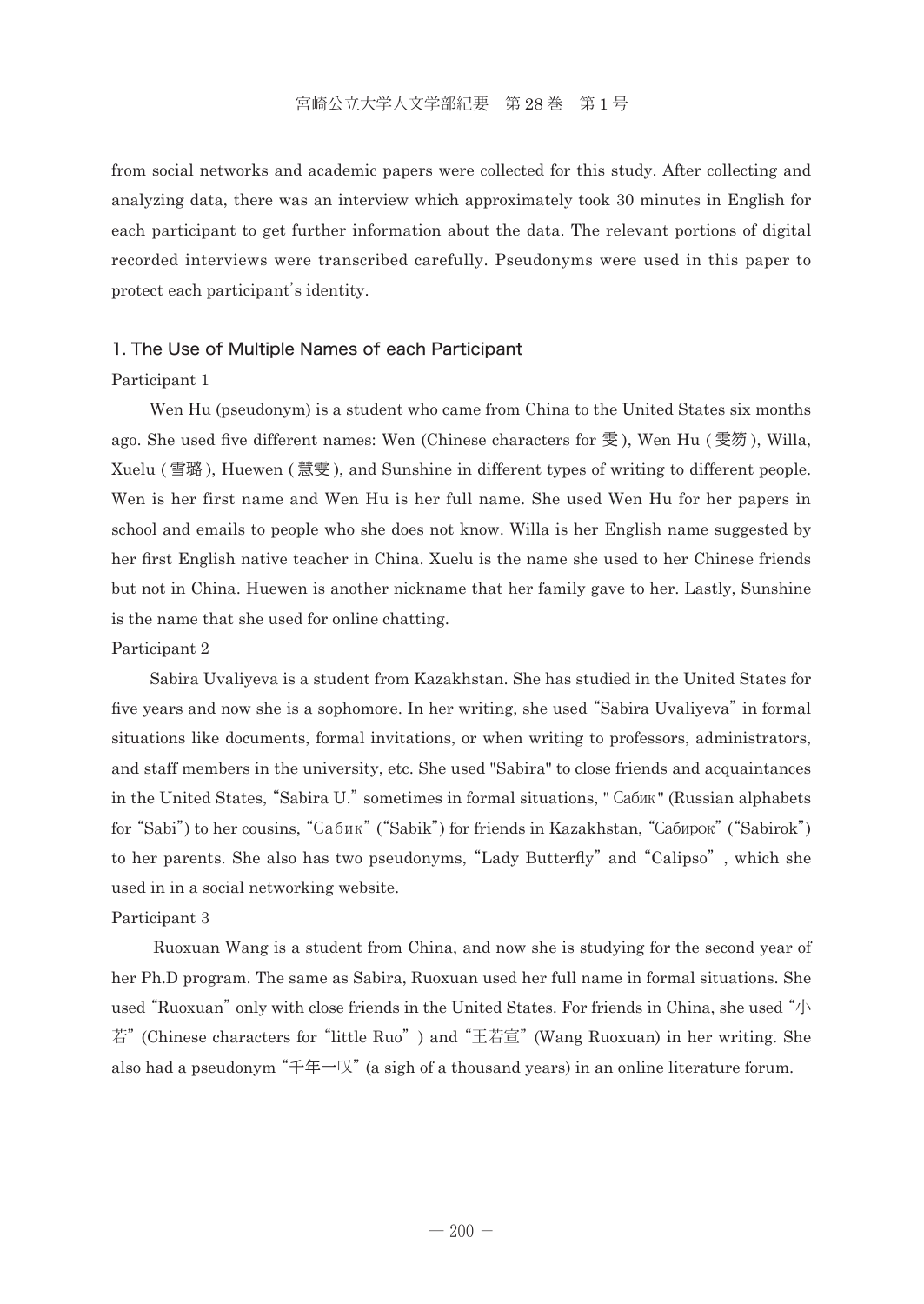# IV. Result and Discussion

 In discussion, there are five different categories that show the similar tendency of using multiple names among three participants. The first theme was the identity and power relationship which will be discussing in following part.

#### 1. Identity and Power Relationship

 Name choices can be used in the writing to show whether the writer is more or less powerful in the relationship with his/ her audience. In the following examples, there are the evidences of how writers use different names when writing to different audiences. By using one's full name, given name, nickname or even by not using a name, writers were negotiating their relationships with their audiences in the power structure.

 Sabira and Ruoxua used their full names when writing to people who are in higher positions than themselves. These people include professors, administrators, and staff members in the university. For example, Sabira used her full name when writing to Dr. Peterson because "He is the director of my department. He is powerful and I have to show respect" (Sabira, interview, Nov 29th, 2011). Sabira also said "I use my full name when writing to old people, because you should respect old people" (Sabira, interview, Nov 29th, 2011). Besides, she used her given name "Sabira" when writing to close friends and acquaintances because "it will be too formal to use your family name with your friends, since they are just like you." For some very close friends, she did not even write her name in the writing "since these people know me quite well, and they won't be offended if I don't put my name".

 Sabira is the president of Language and Culture Exchange club in her university. From the collected writing, there were three email entries which Sabira wrote to her officers and she did not put her name in the end. In these email entries, she was requesting for their addresses in order to fill in some documents about her club. She said that since she is the president, and they are her officers, it is not necessary to put her name. By doing this, I interpreted as Sabira was representing herself as having more power than her officers.

 Another example of the relationship between power and the use of names, is when Sabira used the nickname "Sabi" when writing to her cousins. "Sabi" is the name she made for herself, and she only used it with her cousins.

Like its all hum…Maybe it depends on the sound it makes. It's all high, like "Sabi". It's not something like, Lily. Okay, you know like, Sabi is strong, and it is not cute. Because my image of how they perceive me as an oldest sister in the family, that I am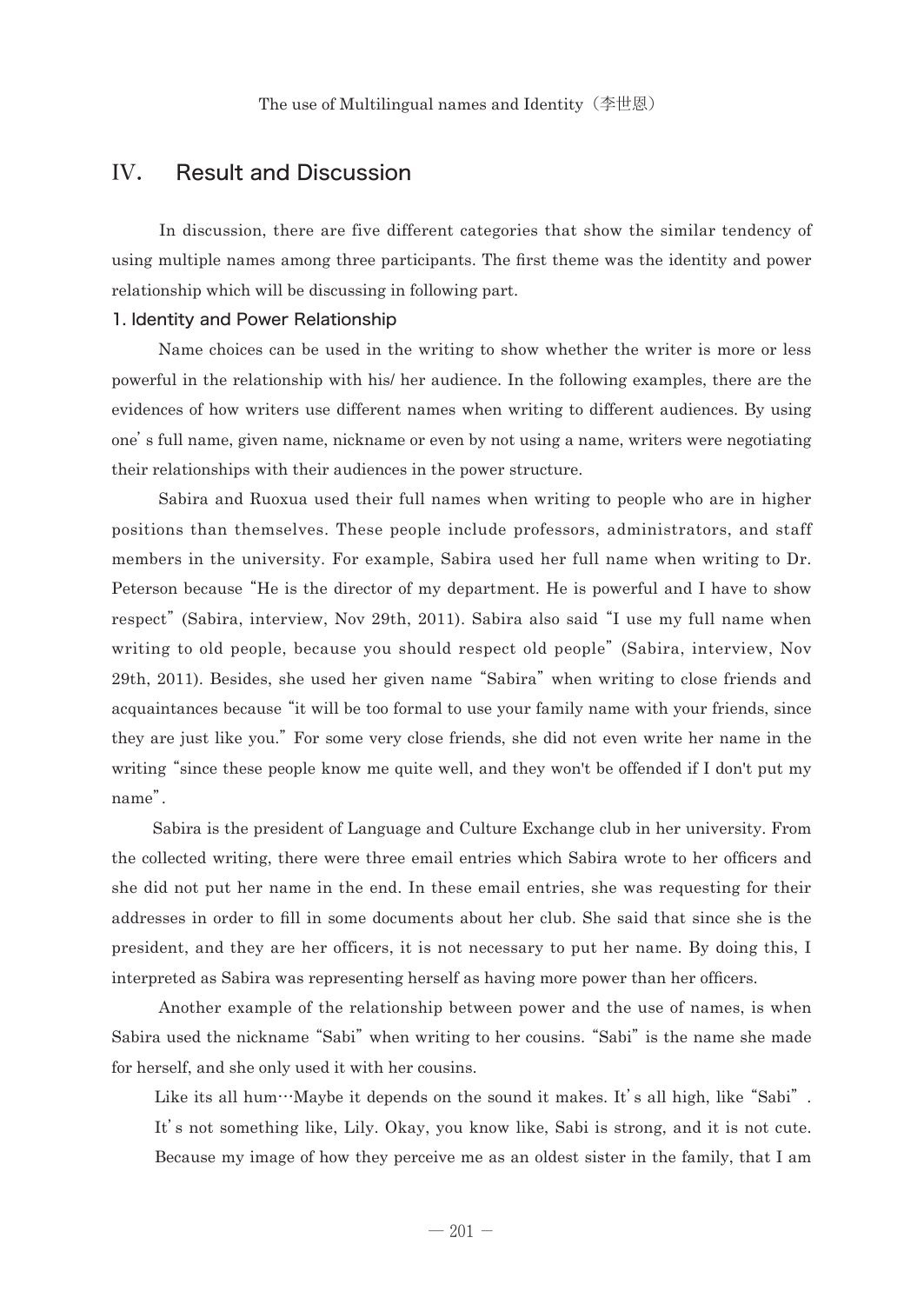stronger and the leader who has power, and they should show respect. "Sabi" is more suitable to me.

From the interview which Sabira represented herself as "Sabi" in her writing, she was constructing her identity as the powerful oldest sister in her relative family. Accordingly, the use of multiple names indicates the writers' identity of empowerment, and their relationship.

## 2. Affiliation and the distance

 As Eclert and McConnell-Ginet (1995) claimed that the way of people's talking and expression shows the relationship among them with their distance, Wen used distinctive names to different people based on how they are close to each other. She used her English name in the writing such as emails and messages on social network websites to represent her relationship with others. She expressed:

 I use Willa to people who are my friends. If they are not my friends, I don't use Willa. If they can possibly be friends, I use Isabella but not everyone. Then, I use Wen for those not close American friends.

From data, Willa is the name that she wrote to her close people; international friends, American friends, and American people who know her very well to show intimacy. Also, she used Willa to people who can possibly be close friends. However, she used her Chinese name to other Americans who were not close to her. Interestingly, this is opposite to what Louie (1998) said. The researcher argues that some Chinese Americans use their English names at work and Chinese name to people who she involved in her private life. The name Willa shows her identity that she can informally represent herself to others rather than using it only because she thinks her Chinese name is difficult for native speakers and international friends to pronounce or to fit in to the environment in America which Gavigan described that (2010) people who immigrated from other countries to America make English names so that it is easier for others and can become a member of the community. She wrote her Chinese name to those who did not have a close relationship with her or who she thinks she will not develop a personal relationship with in the future. Thus, several names were chosen in the written pieces by writers based on the distance of relationship between writers and readers.

#### 3. Names and Ethnic and Culture Identity

 Names can be used to indicate one's nationality (Aceto, 2002; Joseph, 2004). Multilingual students use their original names to the people who have the same nationality. In this study, Sabira used "Сабик" (Russian alphabets for "Sabik") when she wrote to her close friends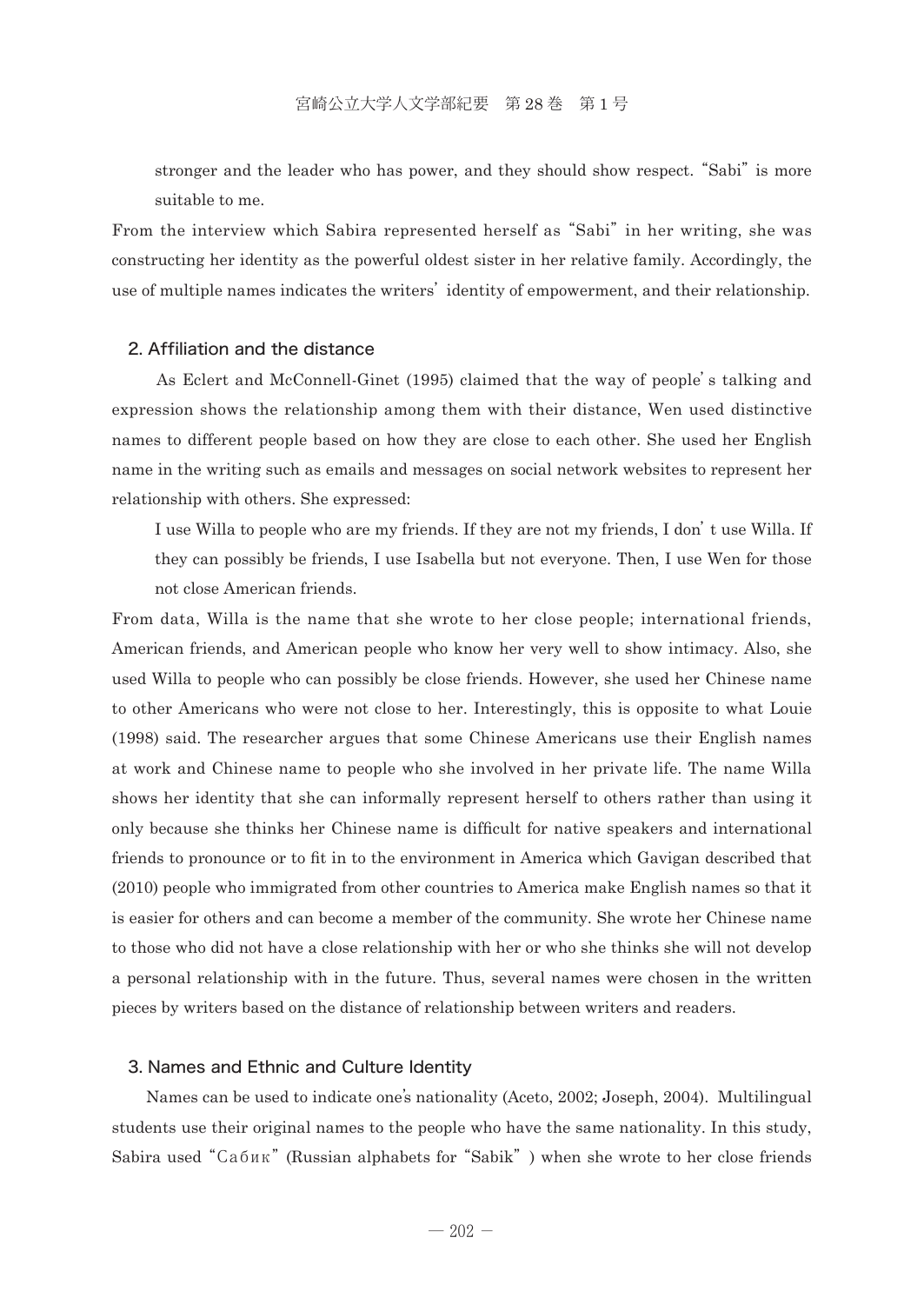in Kazakhstan. "Sabik" is a popular nickname in Kazakhstan for the name "Sabira". When asked about why she did not use the name "Sabik" as a nickname with Americans in the United States and international friends, she said:

 Just as I can't understand "Mike" is the nick for "Michael, "I think they are different names. Americans will not understand what means by "Sabik, " because they will think "Sabik" is another name, which is different from "Sabira."

 "Сабирок" (Russian alphabets for "Sabirok") is a name she used with her parents. "Pок " (Russian alphabets for "rok") is a Russian ending which means "little" and "small". Her parents always called her by "Сабирок" since she is the youngest daughter in the family. Sabira has a blog in which she names herself "Sabirok" said "all the writing from this blog are dedication to my parents."

Another participant Ruoxuan used "小若" (Chinese characters for "little Ruo") and "王若宣" (Chinese characters for Wang Ruoxuan) as a signature when she wrote to Chinese people. This is in line with what was found in another participant Wen; she would always use 雯 (Chinese characters for Wen) when writing to her Chinese friends in China. The reason for using their character-based name is that "...they are Chinese, and so it is so obvious that we should use Chinese characters. It makes no sense that I can use these characters with Americans do not know Chinese."

 According to Eriksen (2001), ethnic identity refers to a notion of shared ancestry (a kind of fictive kinship), and cultural identity means "the relationship between individuals and members of a group who share a common history, a common language, and similar ways of understanding the world" (Norton, 1997, p. 410). Our participants think that their friends and family members are the ones who share the same history, language and cultural background with them, so they use their original names which contain ethnic/ cultural features particularly when writing to them. Yet this is not for Americans and their international friends since they do not share the same cultural and ethnic features. From the consequence, Americans will not understand when they use their Russian or Chinese names. By using these names, it is clear that they construct and show their ethnic and cultural identity in different writing materials.

#### 4. Consistency and Exception in Name Use

 For the majority of the time, three participants would use the same name when writing to a particular person. However, there were exceptional situations when they used different names. By using different names when writing to the same person, they were negotiating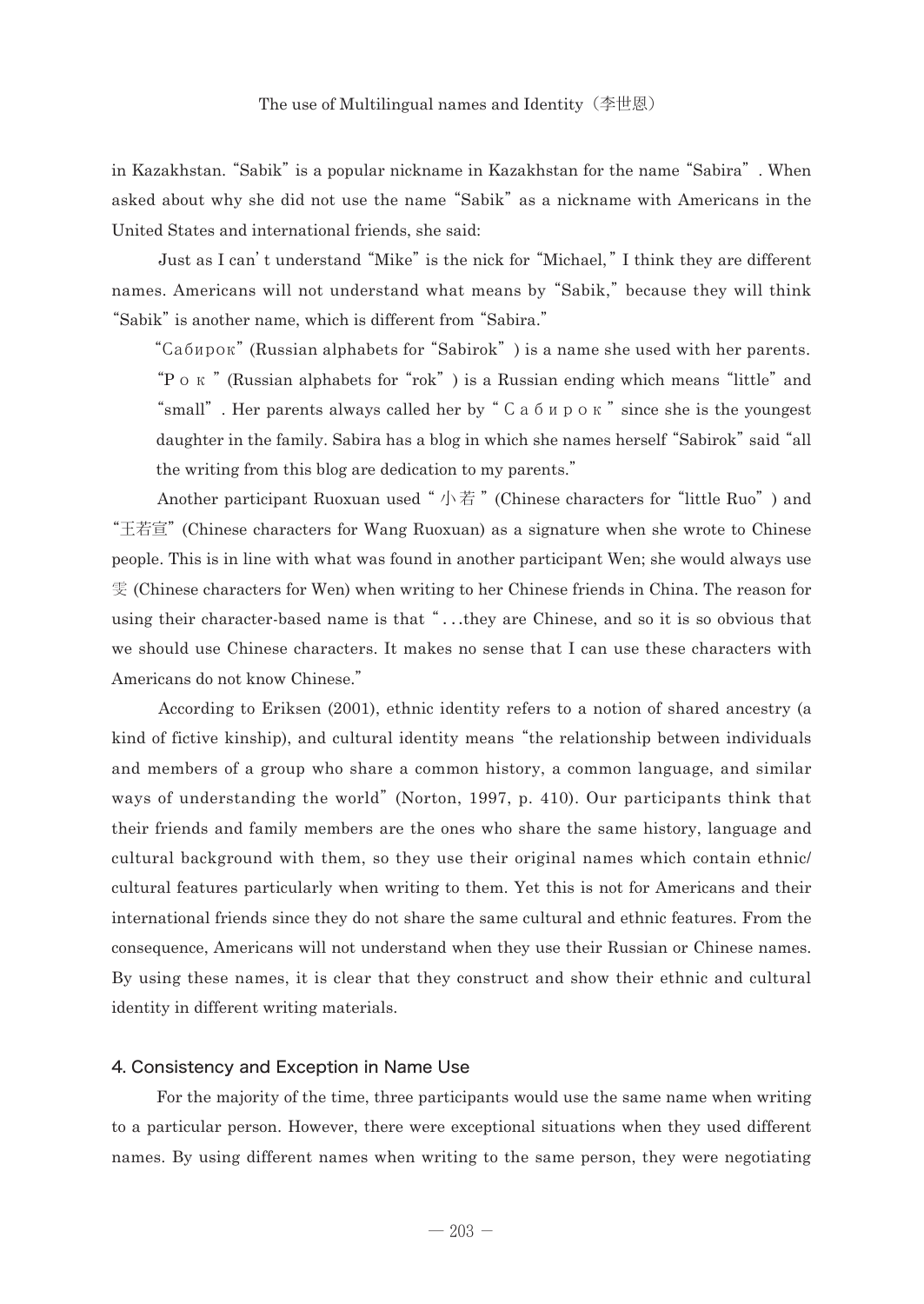their individual relationships with that particular person in specific situations.

 For instance, to some professors with whom Sabira has close relationships, she used her given name all the time when emailing them. However, her full name was used in one email entry in which she apologized about a paper she wrote. She said since she was apologizing and it was a very serious talk, even though she was familiar with that professor, she still had to use her full name to show seriousness and formality. Another very interesting case is that Sabira used "Sabira U." as a signature when she wrote to the same professor. She was submitting her final paper to that professor via email. When asked why she used "Sabira U.," she said: "While sometimes I am typing and it is just a habit. And when I finally get to the alphabet 'U,' I start to think that I don't need to use my full name here."

 As mentioned, the name choice one makes when representing to different audiences, is a very important component of identity construction. The example reveals how Sabira used "Sabira U." to negotiate her relationship with this professor. Here we would like to use Goffman's (1959) "front" in the interpretation. According to Goffman, Front is "the expressive equipment of a standard kind intentionally or unwittingly employed by the individual during his performance" (p. 22). As Sabira by habit thought it was a serious and formal situation; she should have used her full name. However, since the writer has a close relationship with this professor, when she typed the first letter of her last name U, she finally changed her mind to use only U. instead of her full name. Somehow, this is different because she would always use her given name only when writing to this professor. Using "Sabira U." instead of "Sabira" unintentionally represents her front as being in a formal situation, while her final choice of using "Sabira U." instead of her full name "Sabira Uvaliyeva" showed her identity negotiation in the relationship with that professor, which means she intentionally wanted to represent her front as intimacy in this relationship.

 Here is another example that Wen used different names to the same person. From her emails, she sometimes represented herself as Wen and, sometimes Wen Hu as her full name. Those email entries were to one of the staff at university international Office. She said, "I think if I use Wen Hu, she recognizes me and remember me by documents. It would be easier for the person to find out."

 In line with Liao's (2000) finding that English name is not appropriate to use in official settings, Wen used her full name because it is convenient for the officers in school to use her full name depending on the content about documents or formal cases in school. Although the person is close enough to use only her first name, she used her full name. By using her full name, she constructed her front as serious and formal.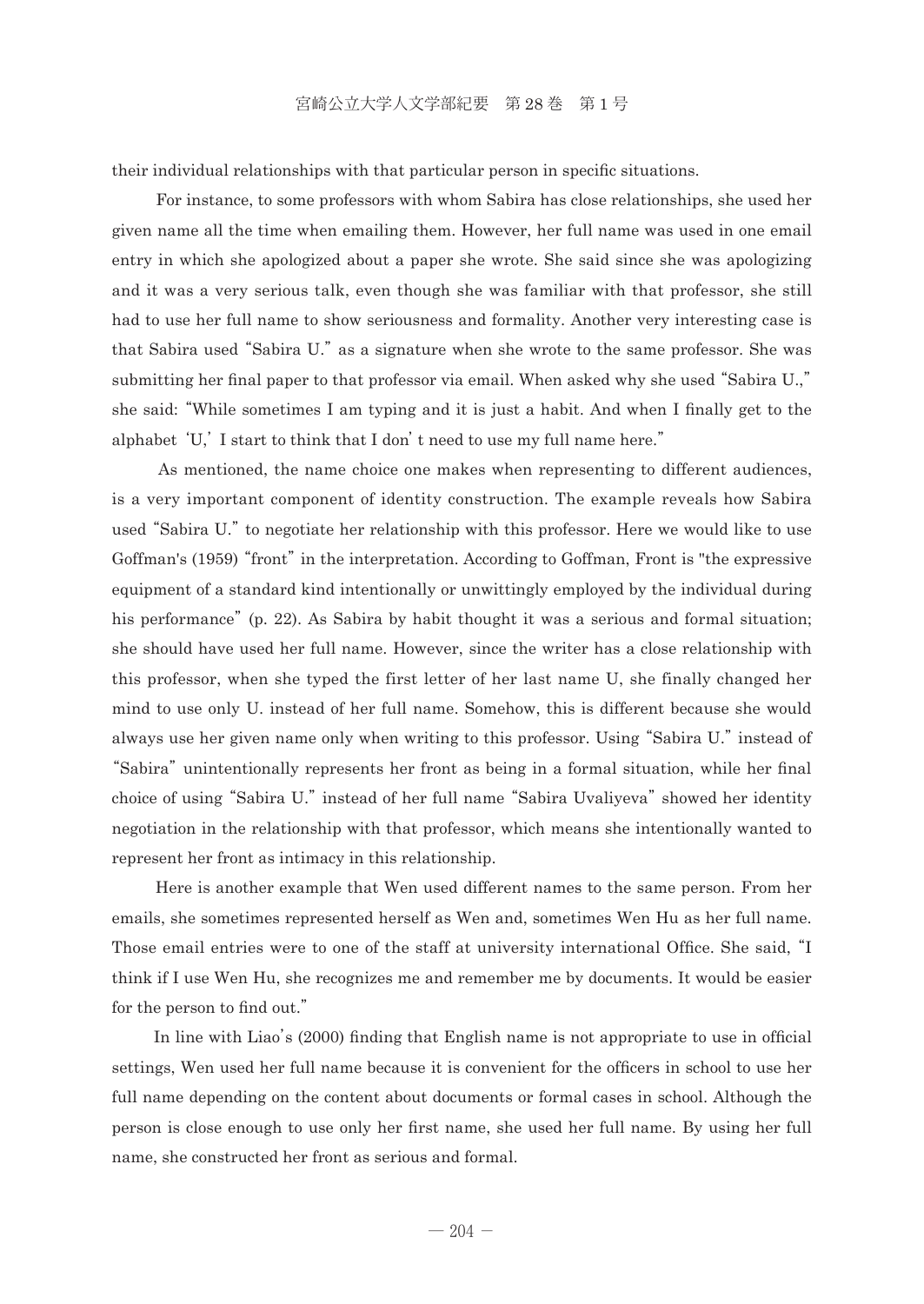As the outcome explicated, while multilingual students use various names, they keep using the same name to the same people which is logical to show them as the same person. However, since they have multiple identities to people as well as even to the same person, it is possible to change using names to the same people based on the identities that they have to show to them.

## 5. Online Names and Imagined Identity

 In online writing sources such as chat and social network devices, it is common to use pseudonyms. According to Aceto (2002), people usually adopt pseudonyms themselves to emphasize aspects of the identity that they wish to make known publicly, which is in line with our finding from the three participants. The pseudonyms our participants chose were related to positive features they wanted to show on these online communities. These desired qualities and features thus became their "imagined identity" (Norton, 2001) in these "imagined communities" (Anderson, 1991).

 For example, Sabira used "Lady butterfly" and "Calipso" in a social networking website. Whenever she writes something, these names will appear on the website. Sabira told me both Lady butterfly and Calipso are related to fiction and are mysterious: "Both of them are lady's name and I am very feminine. I like fiction. And both of them have fiction." Besides, from the time Sabira got this name Calipso, she was a big fan of fiction and horoscope. Calipso is the goddess of water, and it is related to mythology. It is mysterious, and also the way it sounds is beautiful for me." In the social networking website, which is an imagined community, she wanted to emphasize her identity as being feminine and mysterious. By using these names, she was also constructing her imagined identity as being mysterious, secretive, and beautiful, which were all desired qualities she wanted to achieve.

In the case of Ruoxuan, she used " $f^{\pm}$ . (a sigh of a thousand years) in a literature forum. "千年一叹" is the title of a book from a famous Chinese writer 余秋雨 (Qiuyu Yu), and the book is about the writer's experience of travelling in Europe. Here is why she used this name: "When you look at their names, they are all English names, or ...some of their names are just very superficial. I use ' 千年一叹 ' because I want to show I am different, and I am decent." Ruoxuan, by using the name " $\pm \equiv \mathbb{R}^n$ " on the literature forum, was constructing her identity as being knowledgeable in the literature field. She was trying to construct her front as: "I know a lot about literature because you can tell it from the name I use. Your name is too superficial, and I am not as superficial as you are. I am special here." Besides, being knowledgeable and different is also the identity which she imagined herself having when being online in the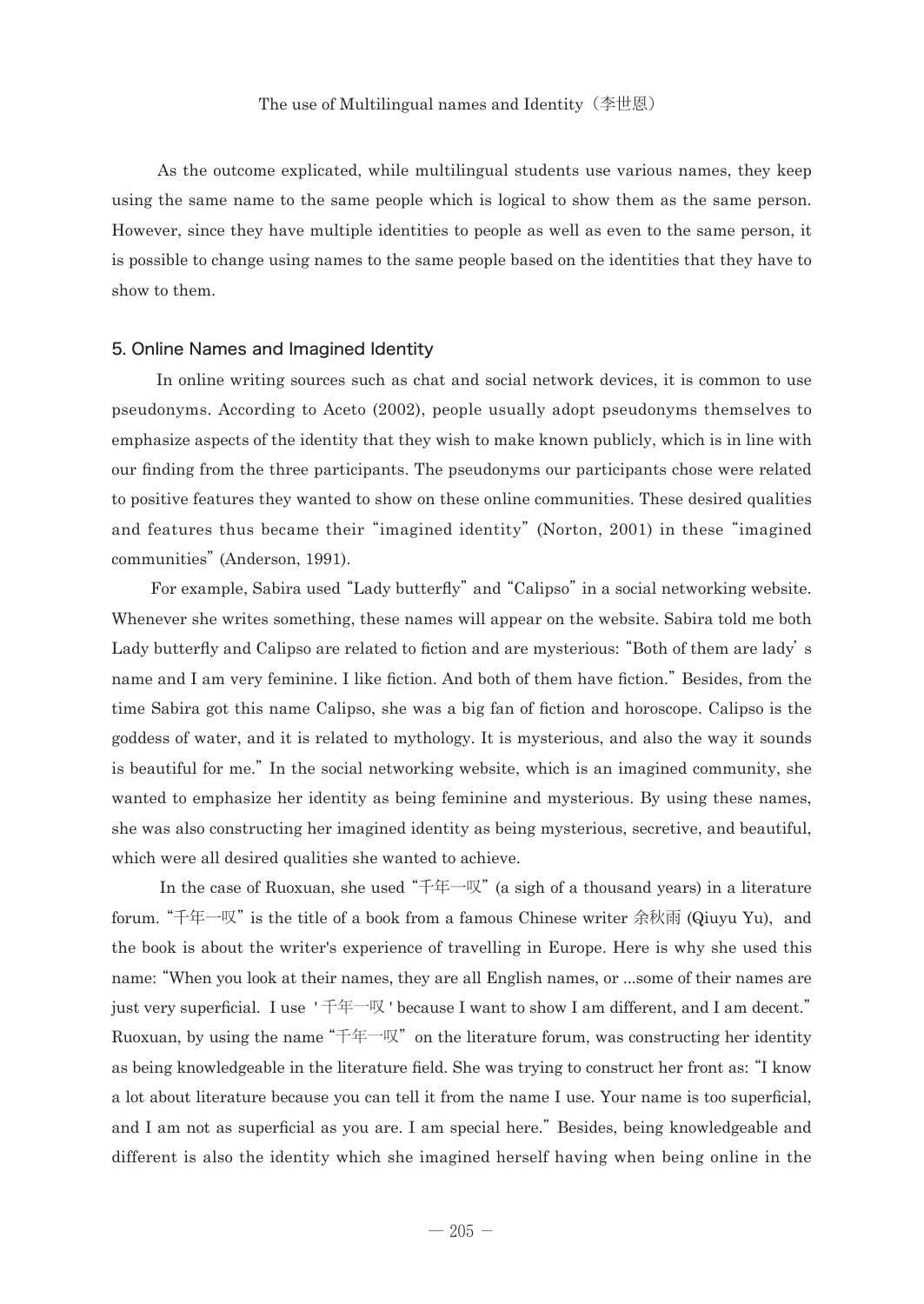literature forum.

 Another case for Wen, her choice of name for online was "Sunshine" to show her identity. From the interview she said:

 Because I started using this, I think I began to use to my student at online chatting, and I am thinking my students need some name that they think it is me. For my students in their impression, I am like their sunshine because after my class, they were talking and I think sunshine is the best description of the teacher which represents me. I wanted to have them of me as positive affective. Sunshine is bright and energetic that teacher should be.

 Sunshine was the name in which she put her imagined identity to represent herself in this imagined online community. In this online chat, Wen displayed her identity as being "bright and energetic", and she wanted to have all positive features like the sunshine. It was the identity that she would like her students to have about her.

# V. Conclusion

 People in general, think that one may only have one name yet it is very common for multilinguals to have multiple names. As many researchers agreed that names can be used to represent one's identity (i.e., Alia, 2007; Makeham, 1994; Nicolaïsen, 1980), this research aimed at exploring how multilingual writers use their names to represent their multiple identities through different types of writing. This study found that name choices can be used in writing to show whether the writer is more or less powerful in the relationship with his/her audience in the power structure. Moreover, names can be used to show affiliation and distance between the writer and his/her audience. Also, in using names which contain ethnic/cultural features with particular audiences, the writer is constructing their ethnic and cultural identity in these situations. There are cases when writers used different name choices when writing to the same person, which shows the negotiation in the relationships with these people. Lastly, writers also construct their imagined identities by using their pseudonyms in online writing. As a conclusion, in using multiple names in different types of writings, multilingual writers go through different processes of self-negotiation in the relationship with different audiences, as well as represent their multiple identities in these various situations.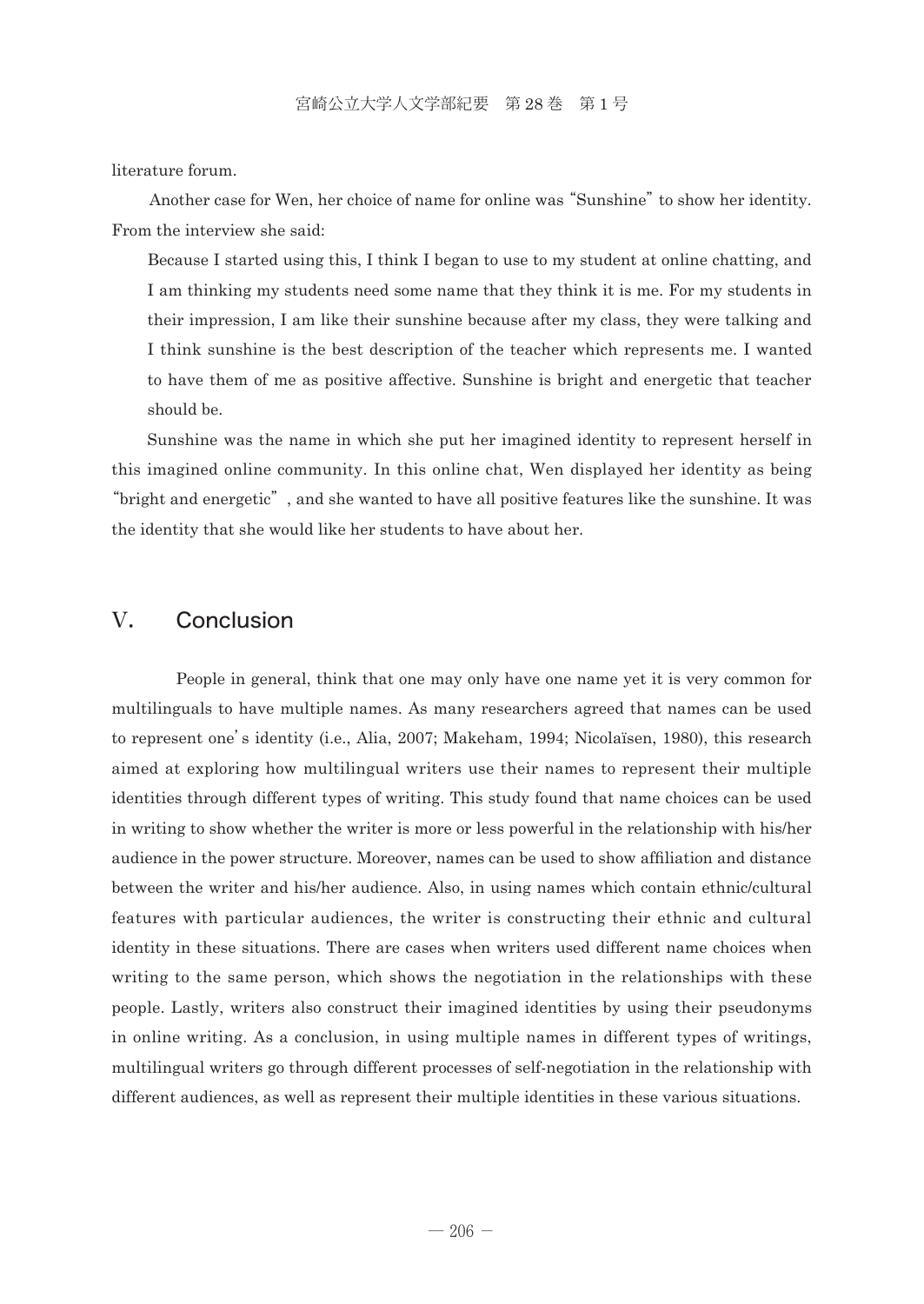The use of Multilingual names and Identity(李世恩)

# References

- Aceto, M. (2002). Ethnic personal names and multiple identities in Anglophone Caribbean speech communities in Latin America. *Language in Society*, *31*(4), 577-608.
- Alia, V. (2007). *Names & Nunavut: culture and identity in Arctic Canada*. New York, Oxford: Berghahn Books.
- Ander son, B. (1991). *Imagined Communities: Reflections on the Origin and Spread of Nationalism* (Revised Ed.). London: Verso
- Cheang, J. (2008). Choice of Foreign Names as a Strategy for Identity Management. *Intercultural Communication Studies* XVII: 2.
- Eckert, P., & McConnell-Ginet, S. (1995). Constructing Meaning, Constructing Selves. In K. Hall & M. Bucholtz (Eds.), *Gender Articulated: Language and the Socially Constructed Self* (pp. 469-507). New York: Routledge.
- Eriksen, T.H.  $(2001)$ . Ethnic identity, national identity and intergroup conflict: the significance of personal experiences. In R. D. Ashmore, L. Jussim, & D. Wilder (Eds.), *Social identity, intergroup conflict and conflict reduction* (pp. 42-68). New York: Oxford University Press.

Eva Hoffman. (1989). *Lost in translation: A life in a new language*. New York: Penguin Books.

- Gao, Y; Xiu L & Kuang W. (2010). "I want to be a captain of my own heart" English Names and Identity Construction by English Majors in a Comprehensive University. *Chinese Journal of Applied Linguistics, 33*(2), 3-17.
- Gavig an, K. (2010). What's in a name? Honoring students' cultural identities. *Library Media Connection*, 29( 3), 26-27.
- Goffman, E. (1959). Performances. *The presentation of self in everyday life* (pp. 17-76). New York: Anchor Books.
- Griffin, R. J. (1999). Anonymity and Authorship. *New Literary History. 30*(4), 877-895
- Joseph , J. (2004). *Language and Identity: National, Ethnic, Religious*. Basingstoke: Palgrave Macmillan.
- Kim, T. Y. (2007). The dynamics of ethnic name maintenance and change: cases of Korean ESL immigrants in Toronto. *Journal of Multilingual and Multicultural Development, 28*(2), 117-133.
- Koopman, A. (1979). The linguistic difference between nouns and names in Zulu. *African Studies, 38*(1), 67-80.
- Li, D. C. S. (1997). Borrowed identity: signaling involvement with a Western name. *Journal of*